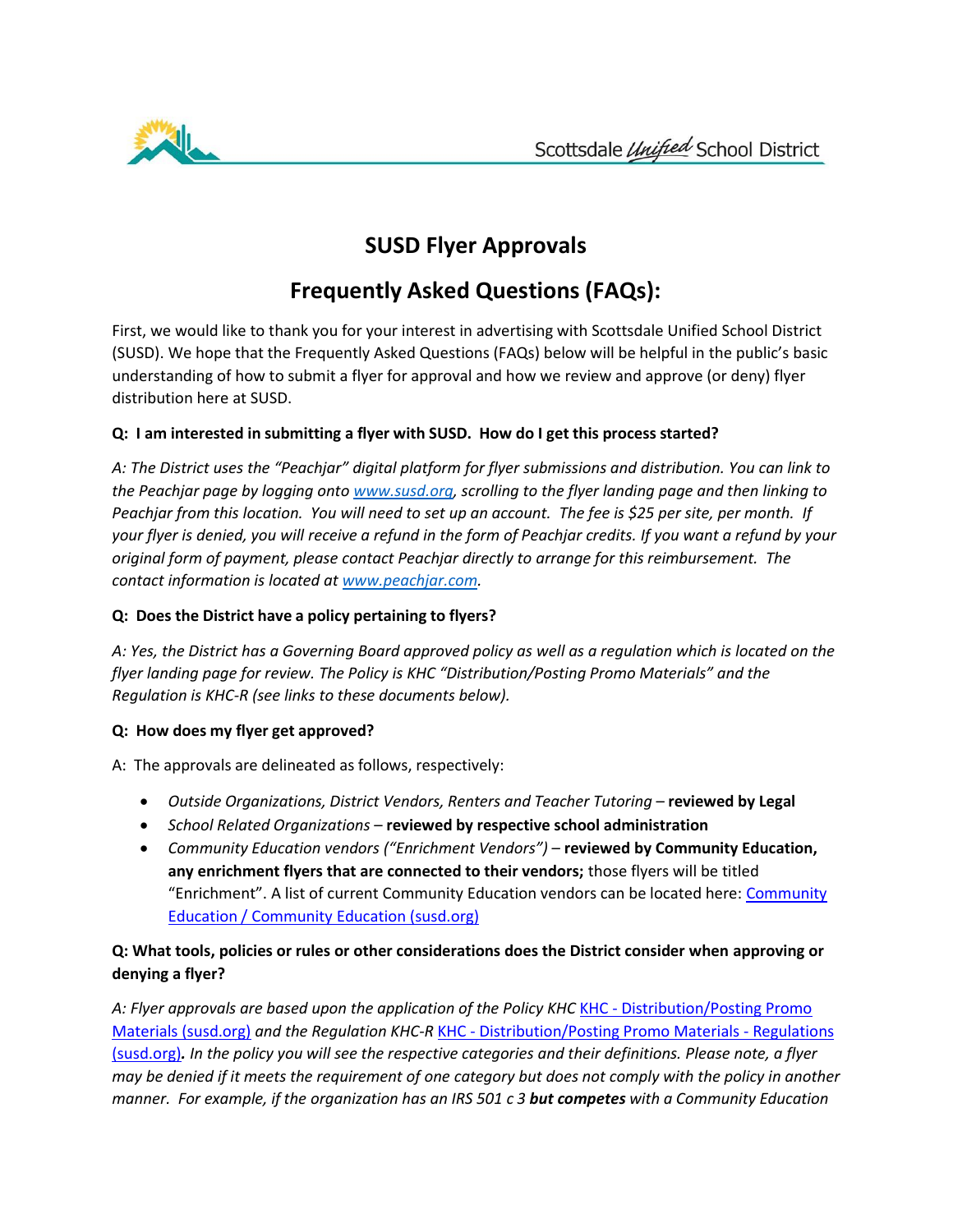*enrichment vendor or SUSD program, it will be denied in its entirety, or you may be asked to modify your flyer to delete the portions that compete with Community Education vendor (e.g., advertise to different grade levels or locations). However, the District maintains the right to refuse a flyer if it competes with its enrichment vendors. The following language is set forth in the Governing Board regulation:*

The District and its schools shall not display or distribute material that would promote a program, activity or event that would conflict with students' enrollment or attendance in the District's schools, including the District's Community Schools and Community Schools' vendors. Those flyer submissions deemed to be in competition will be denied, regardless of the type of organization.

In Peachjar, the disclaimer should automatically appear on the flyer, or you should have the option to add it upon submission.

## **Q: My company or organization has an IRS 501 c 3 tax exempt approval. How do I submit this approval letter as evidence so I can be considered for approval?**

*A: If your organization or company has received its IRS 501 c 3 tax exempt designation letter, you will be required to submit it when you submit your flyer through Peachjar. Please do this each time you submit so that we can expedite the approval. The following documents are not acceptable in this regard:*

- *Arizona Corporation and/or Arizona tax documents*
- *Applications for IRS tax exemptions (you must be approved, please refer to the Governing Board policy), and/or*
- *Arizona Articles of Incorporation.*

### *\*\*Please note, if you submit these documents as outlined above in lieu of the IRS 501 c 3 tax exempt approval letter that is required for approval, your flyer will be denied.*

#### **Q: I would like to rent an SUSD facility and have my flyer approved. How do I start this process?**

*A: To request approved renter status, please contact Ms. Lisa Marcar[elli at LMarcarelli@susd](mailto:LMarcarelli@susd.org).org or 480-484- 8569 (direct). Upon the initial contact with Ms. Marcarelli, you will be forwarded a link to complete the Request for Approved Renter Status and you will need to provide the following information:*

*A certificate of liability insurance that meets the district's minimum requirements and any 501-C-3. If you are an athletic organization, copies of the concussion certificates will need to be provided as well. Renter status approval will not be provided until all relevant documents have been submitted to Lisa Marcarelli [lmarcarelli@susd.org](mailto:lmarcarelli@susd.org) . An example of the minimum requirements for a certificate of liability insurance is attached for your convenience.* 

*Once you have received an indication of organization approval, requests can be placed in the system. A minimum of 4 working days, from the date of the submitted request, will need to be factored into the time required for facility use approval. Until a final approval notification is sent to the email of record indicating Status: Active, the facility contract is not fully authorized, and the site cannot be accessed. Once the communication includes Status: Activated, the rental contract is fully authorized and your entity presence on the campus is expected and approved for use.*